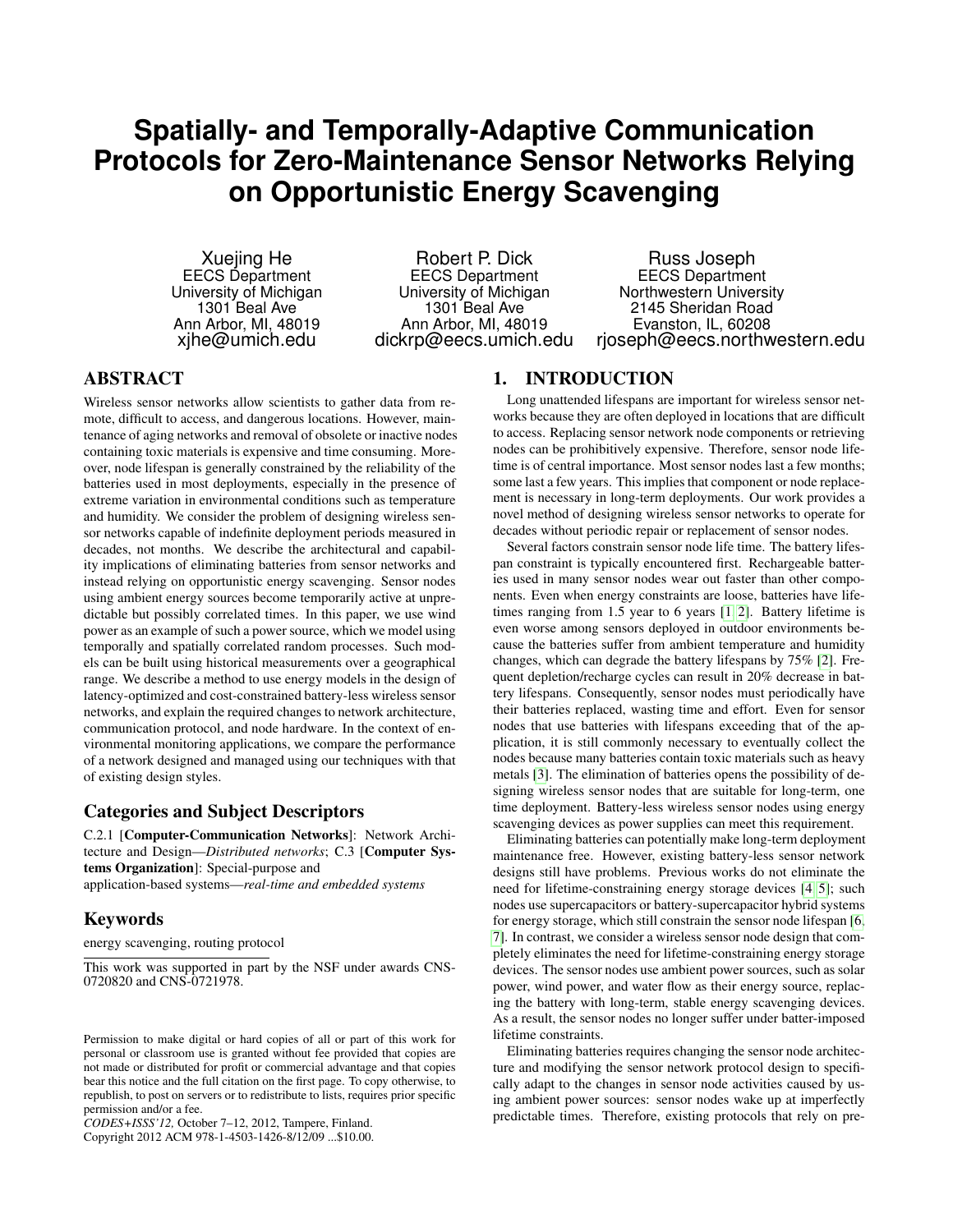scheduled data transmission do not work. Storage and time synchronization constraints in the sensor node architecture design also limit the use of battery-less energy scavenging. We propose a protocol that takes power source availability and remaining memory into consideration.

We consider applications in which the sensing target moves infrequently, as is often the case for long-term environmental monitoring. They fall into one of the two categories: (1) the wireless sensor network only needs to sense when events occur, and these events also provide energy or (2) sensor nodes are deployed in an environment that provides access to time-varying energy sources that are event-independent. These properties are commonly seen in existing distributed sensing applications.

We propose the following modifications to existing wireless sensor network architectures: (1) replace the power supplies of sensor nodes with energy scavenging devices, which may be wind or water turbines, piezoelectric generators, or solar panels, depending on the application and available energy sources; (2) adapt routing decisions based on the spatial and temporal distributions of power availability for nodes; and (3) store intermediate results to non-volatile memory, when appropriate, to compensate for loss of power.

Based on these changes, we describe a new sensor network design that is well suited to energy scavenging. Our major contributions follow.

• We describe a novel routing protocol that works well for sensor networks using battery-less energy scavenging. The routing protocol reacts to imperfectly predictable changes in ambient energy sources. It minimizes the end-to-end latency of packet transmission and achieves  $1.3-3\times$  performance improvement over existing designs for four environmental sensing applications.

• We describe architecture changes to sensor nodes that make them more appropriate for use with intermittent and imperfectly predictable power supplies.

• We categorize commonly used sensor network applications and provide application dependent guidance for designers considering battery-less energy scavenging.

We will discuss the details of our design in later sections and compare it with existing design strategies.

## 2. RELATED WORK AND MOTIVATION

Large scale, long-term monitoring applications rely on lowmaintenance sensor nodes because in-field repairs and replacement are expensive. Energy scavenging nodes offer a compelling solution for reducing maintenance costs; they gather ambient energy from the environment and consequently eliminate the need for battery replacement. However, existing energy scavenging nodes still have practical limitations that either constrain their lifetimes or prevent them from being used to build large-scale network applications. In this section, we point out shortcomings in existing design techniques, summarize our contributions, and argue for new sensor node and network architectures.

#### 2.1 Engery Scavenging with Battery Assistance

Many researchers have proposed using sensor nodes powered by a combination of rechargeable batteries and scavenged energy including power derived from the sun, ambient vibration, wind, water flow, and the motion of animals. Among these, solar-power is most widely used due to its high and stable energy density.

Raghunatha et al. [\[8\]](#page-9-7) describe a procedure for designing efficient solar-powered sensing systems. Taneja et al. [\[9\]](#page-9-8) provided network architecture and node design guidelines for micro-solar powered sensor networks. Researchers have also developed routing protocols suitable for solar-powered sensor networks. Voigt et al. [\[10\]](#page-9-9) proposed and compared two such protocols. Existing work has used solar-powered sensors for environmental monitoring. Main waring et al. [\[5\]](#page-9-4) developed a wireless sensor network using solarpowered Mica Motes for habitat monitoring on Great Duck Island. They used solar panels that can provide between 60 and 120 Watts in full sunlight. The sensor networks in this paper used rechargeable batteries to store scavenged energy. However, the batteries themselves constrain the sensor node lifetime and hence limit the applicability of these nodes in very long deployments.

#### 2.2 Why Battery-Less Energy Scavenging?

Batteries are the primary energy storage devices in many sensor nodes. However, they typically have short lifespans and frequently limit the lifespan of the whole node. Consequently, researchers have proposed the following methods of eliminating them.

Replace the rapidly degrading rechargeable battery with a supercapacitor. Minami et al. designed Solar Biscuit [\[4\]](#page-9-3), a batteryless sensor network that only relies on a solar panel and a supercapacitor to power the sensor node. They also developed a routing protocol suited to the long charging time of the supercapacitor. The use of supercapacitors can extend the lifespan of sensor nodes, but only to a point; supercapacitors also degrade. Studies have reported that supercapacitors have 13%–15% capacity degradation and double their internal resistance after one year of power cycle testing [\[6,](#page-9-5) [7\]](#page-9-6). Moreover, the lifetimes of supercapacitors are temperature-dependent. The expected lifetime halves with every 10° Celsius increase of ambient temperature [\[11,](#page-9-10) [12\]](#page-9-11): supercapacitors degrade when deployed outdoor. In addition, supercapacitors are  $4-10 \times$  more expensive than rechargeable batteries with the same energy capacities and densities. Supercapacitors remain unsuitable for our goal of long-term deployment, although this may change in the future if their reliable lifespans are increased.

Reduce the number of charge/discharge cycles in the battery. This can be done by attaching a supercapacitor or energy scavenging device to the battery, and only discharging the battery when the other energy supplies fail. Jiang et al. proposed a multi-stage energy transfer system that uses a solar panel together with a supercapacitor as the first stage and a rechargeable battery as the second stage [\[13\]](#page-9-12). They argued that, when ambient power is sufficient to power the sensor node, the system can avoid discharging or charging the battery. This approach can increase the sensor node lifetime to 4 years given a 10% duty cycle. However, it does not eliminate batteries, which must eventually be gathered from the environment. We argue that the sensor node lifetime problem should be solved by removing the battery entirely.

A few researchers have proposed battery-less sensor nodes with the goal of increasing sensor node lifetime. Philipose et al. [\[14\]](#page-9-13) attached an RFID to a battery-less sensor node, powering the sensor node via the RFID reader. Their work completely removed the energy storage device. Vyas et al. [\[15\]](#page-9-14) and Patel et al. [\[16\]](#page-9-15) combine a battery-less, wireless tag and a low power sensor node for use in a passive sensor. However, these works require that energy be directed to each active sensor from an external radio frequency energy source. This prevents use in distributed applications. Ng et al. [\[17\]](#page-9-16) design a near-body network with battery-less wearable biomedical sensors to monitor patient physiological state. This solution is appropriate for body-range transmission and consists of only a few nodes. Our work focuses on applications requiring larger scale distribution of sensors.

## 2.3 Node Design and Protocol Support

Existing routing protocols and sensor node architectures are not well suited to energy scavenging sensor networks. We propose an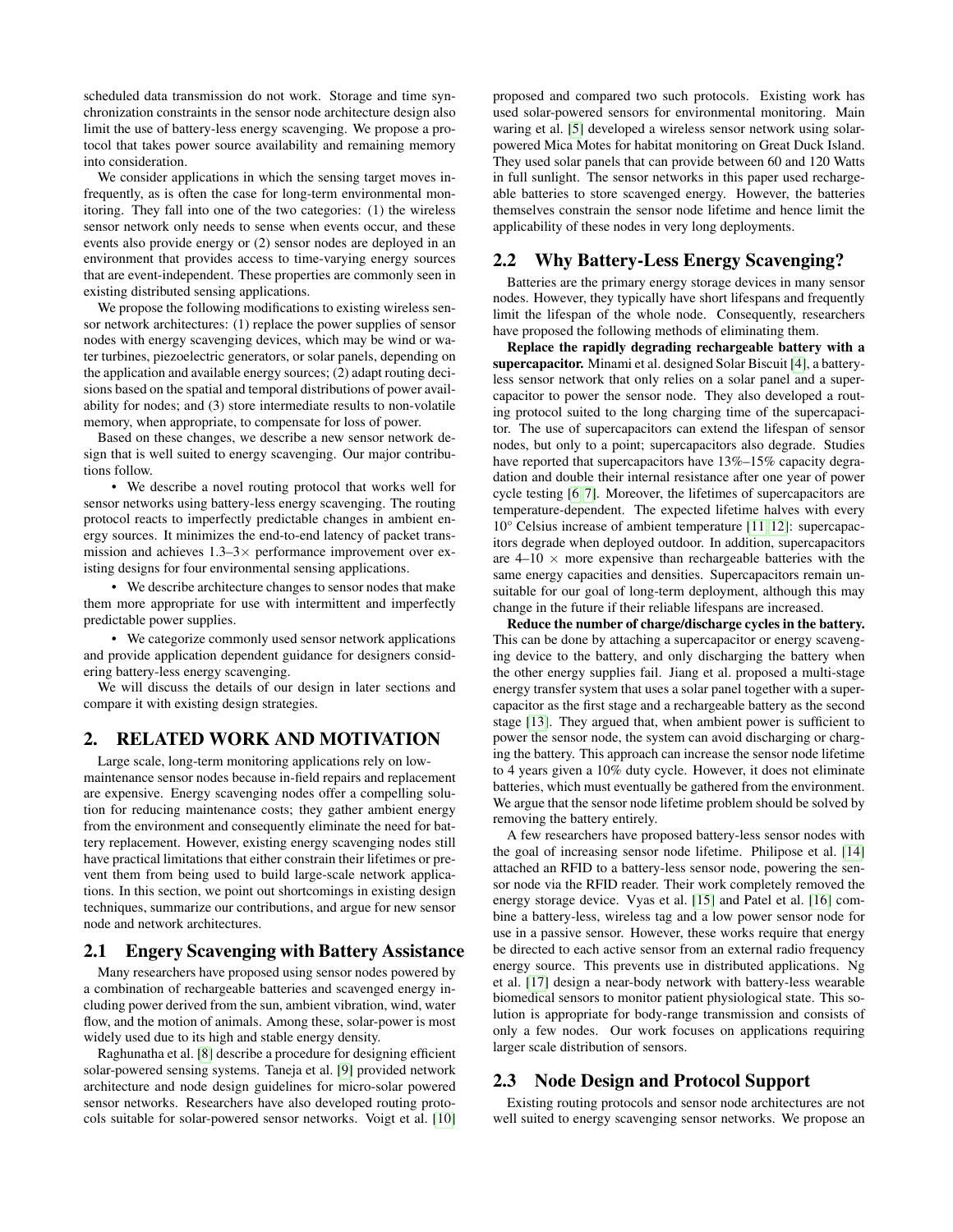architecture that is based on partial knowledge of the spatial and temporal properties of ambient power sources.

The designers of energy scavenging sensor networks face special difficulties in maintaining functionality and performance. Many environmental power sources, such as solar, wind, and water flow have intermittent availability. This complicates routing protocol and node architecture design. First, the scavenging sensor network is dynamic: its connectivity structure changes dynamically depending on environmental power source status of each node. Routing protocols must adapt to these changes. Second, the wake-up schedule of sensor nodes cannot be controlled by the designer. Algorithms that rely on coordinated activations at pre-determined times to sense, transmit, or receive cannot be used. Third, sensor nodes lose their power sources at imperfectly predictable times, leaving little time for nodes to react by transmitting data or preserving it in non-volatile memory. The designers of energy scavenging wireless sensor networks must consider these domain-specific challenges.

How well would existing sensor node and communication protocol designs fare in a battery-less environment? Prior work has proposed flooding-based routing techniques for energy scavenging sensor networks [\[4,](#page-9-3) [8\]](#page-9-7). These protocols require nodes to wake up at pre-determined times and use redundant transmissions to compensate for the lost messages. They are adequate for small-scale networks. However, they would perform poorly in larger-scale applications such as environmental monitoring. In medium- to largescale networks, flooding overwhelms the communication channels, resulting in high latencies and data loss rates. Geographic routing is another popular candidate protocol; it is easy to implement and may not require pre-determined schedules for transmissions. However, only using geographic information for routing in energy scavenging sensor network can cause packets to be trapped in inactive nodes (as described in detail in [Section 3\)](#page-2-0). The main weakness of existing geographic routing protocols in this application is their failure to account for the fact that nodes frequently become unavailable at imperfectly predictable times and some nodes are available more frequently than others. This limits network scale, and prevents operation when many nodes are frequently inactive. Other candidate protocols require scheduling nodes to transmit at precise times, and therefore cannot be used in battery-less energy scavenging networks.

## <span id="page-2-0"></span>3. PROBLEM DEFINITION

Our goal is to provide routing protocol and node design techniques suitable for indefinitely deployed sensor networks. We begin by eliminating the use of energy storage devices with highly constrained lifespans. Given temporary losses in node power, we attempt to determine the design techniques yielding the highest end-to-end successful data delivery rate under a (designer-specified and application-specific) constraint on acceptable latency.

We now describe our model of an energy-scavenging sensor network. Ideally, when all nodes have access to sufficient power, they form a connected graph *N* containing |*N*| nodes, in which there is a directed edge between two nodes if the first can successfully transmit directly to the second. In this situation, nodes can transmit sensed data to the base station using existing routing protocols. However, the probability of all nodes concurrently having power at any particular time is small. In each time interval, only a subset of sensor nodes have enough scavenged power to operate. The graph of these nodes, *N<sup>i</sup>* , is referred to as the *active subset* for the *i*th time interval and does not change within the interval. Note that intervals can be defined to end whenever the active subset changes.

We model the network packet transmission latency using active subsets. It is likely that two temporally adjacent active subsets

 $N_i$  and  $N_{i+1}$  have a non-empty intersection due to the temporal correlation of the power source (described in detail in [Section 5\)](#page-4-0). As shown in [Figure 3,](#page-2-1) packets from a faraway node S can travel through multiple active subsets  $N_{i0}$  through  $N_{i3}$  via their intersections to finally arrive at B.

The packet transmission delay is the sum of  $t_{trans\_i}$  and  $t_{int\_i}$  for all active subsets along the path. *ttrans*\_*<sup>i</sup>* is the transmission latency to populate packets within an individual active subset  $N_i$ .  $t_{int\_i}$  is the time interval between active subset  $N_i$  and the next active subset  $N_{i+1}$ , which is the time when sensor nodes are inactive.

We define the latency of data transmission in the network to be the time required for all nodes to send their sensed data packets to the base station, i.e., the maximum packet transmission delay. In reality, some packets will be dropped due to channel overuse or collision. Others



<span id="page-2-1"></span>Figure 1: Battery-less energy scavenging sensor network. A node S transmits its packets to base station B through temporally intersecting active subsets.

will be trapped in nodes that wake up infrequently. Thus, we define *packet delivery rate* to be the percentage of packets that reach the base station at a particular time. When we compare protocols in later sections, we will compare transmission latencies associated with particular packet delivery rates.

The limited predictability of ambient power sources reduces designer control of wireless sensor networks. It prevents the designer from using pre-computed routing paths and requires routing protocols that adapt to changes in the ambient power source. Precomputed routing may falsely send packets to nodes that are not in the temporal intersection of two adjacent active subsets, preventing packets from further transmission. As can be seen in [Figure 3,](#page-2-1) node S may send its packet to another node C, which is geographically closer to the base station B but is in a rarely awake, isolated subset. This can delay packet transmission; the 4-hop path via *Ni*<sup>0</sup> through  $N_{i3}$  is faster. Instead, we consider the temporal and spatial statistics of ambient power sources to dynamically change the routing for every active subset and avoid trapping packets.

We will further describe the design and implementation of our battery-less wireless sensor network routing protocol in the following sections.

## <span id="page-2-2"></span>4. DESIGN AND IMPLEMENTATION

We have developed a routing protocol for sensor nodes that become active at imperfectly predictable times. Sensor node activation events occur at random times prescribed by the temporally and spatially correlated statistical processes used to characterize ambient energy sources. Therefore, nearby nodes have similar behavior. We describe a protocol informed by these properties, and then discuss four variations of it appropriate for a range of sensing applications.

We will first describe a network architecture suitable for energy scavenging environmental monitoring applications. The sensor nodes are widely deployed, and a group of sensor nodes share a base station. The nodes transmit their sensed data to the base station, potentially indirectly via other nodes. The base station uses a high-capacity power supply that will require replacement every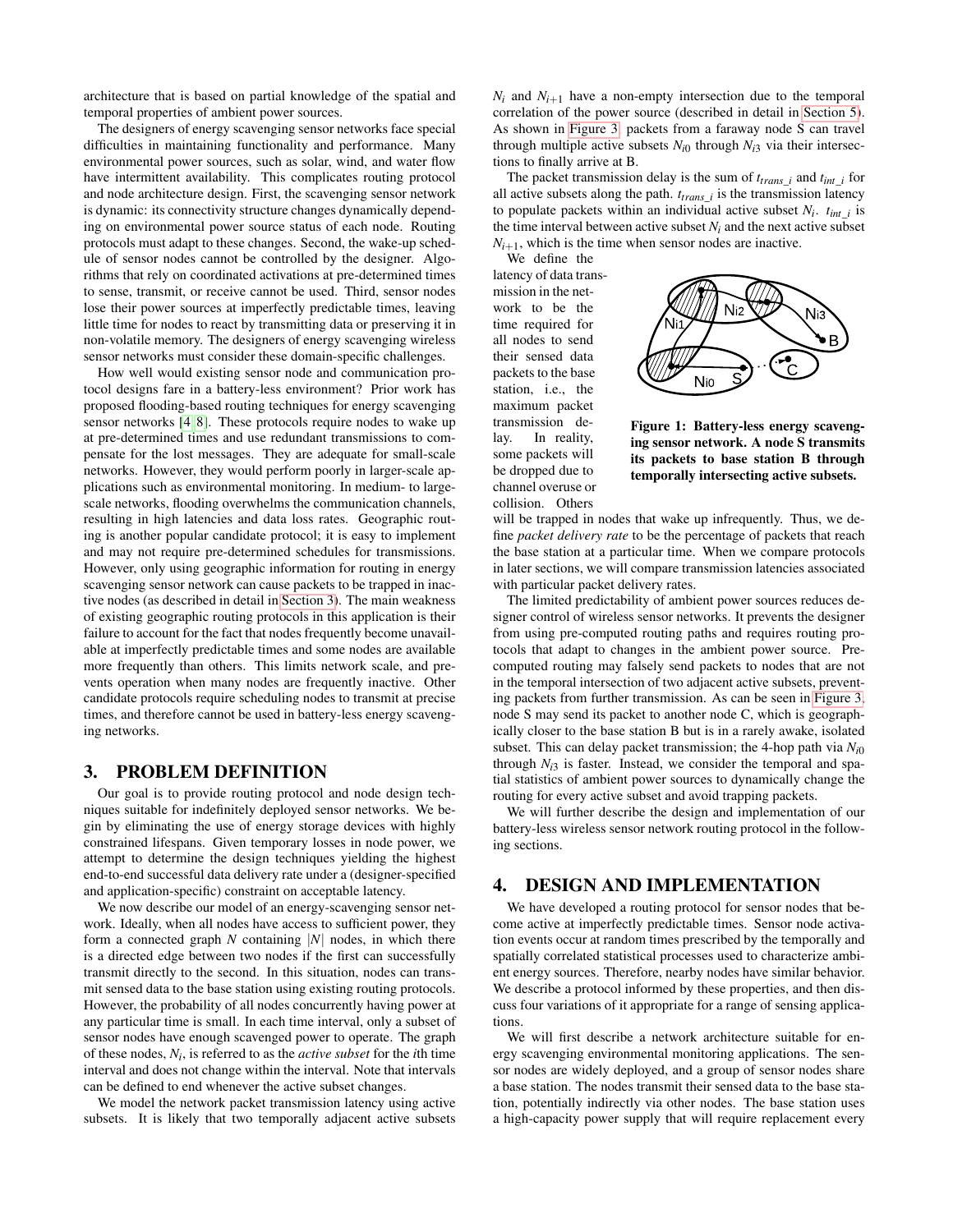few years at much lower cost than recovering all sensor nodes. In the remainder of this section, we describe how we perform routing given this network structure.

#### 4.1 Sensor Node Architecture

We modify the sensor node architecture to support battery-less energy scavenging and to guarantee that the sensed data contain valid time stamps.

## *4.1.1 Energy Scavenging Devices*

We consider two major modifications to a conventional wireless sensor network node: (1) removing the battery and (2) attaching an energy scavenging device, e.g., a solar panel, wind turbine, water turbine, or piezoelectric device [\[18\]](#page-9-17). Our design relies on nonvolatile memory to save states between active intervals. Most existing sensor nodes contain non-volatile memory. Depending on the power source distributions, it may also be appropriate to use a higher-performance processor and network interface than is typical, in order to quickly finish processing and communication tasks when power is available.

#### *4.1.2 Time Synchronization*

Sensor nodes must generally associate times with samples. The local timer in a sensor node stops working when power is lost, and it needs to be re-synchronized when power is available. Activation events happen at random times, meaning that sensor nodes cannot determine how long their timers have been inactive when reactivated. A node can synchronize with the base station or its neighbors, which have valid local timers. However, this synchronization still has some delay because a node can be synchronized only when it is in the same active subset with other nodes maintaining correct times. The samples gathered during the synchronization delay will have incorrect time stamps.

We now describe a technique to compensate for time uncertainty in intermittently powered sensor nodes. Nodes are desynchronized by power loss. They attempt to resynchronize with neighboring nodes, but until that time they mark data samples with time ranges that are later used by the base station, together with other sample time stamps, to more accurately estimate when the data were gathered. This approach can achieve time stamp errors of less than 80 minutes for 91% packets in a medium scale (500 nodes) sensor network. The environmental monitoring applications we consider usually gather samples several times a day (as described in [Table 1\)](#page-6-0). Therefore, samples with time stamp errors of minutes or even hours are acceptable.

Our proposed process works in the following steps.

1. The local timer of a sensor node contains an invalid value at the beginning of deployment. Every sensor node will first try to synchronize with the base station to obtain the correct time.

2. The sensor node refreshes its local timer value (stored in a non-volatile memory) every fixed time interval (e.g., one minute) and at every time it is synchronized to nodes with correct timers. When a sensor node again has access to power, it restarts its local timer using the stored time stamp in the memory.

3. Every node attaches a node identifier and a unique packet identifier maintained in non-volatile memory to each packet, guaranteeing that for a particular node, packets with smaller packet identifiers are always produced earlier than the ones with larger packet identifiers. Packets also carry time stamp upper bounds (initialized to the latency constraint) and lower bounds (initialized to the value of the local timer). A valid bit is also included, which is set to "true" only when the local timer is known to have low error at the time of packet generation.

4. The base station refines the time stamps of packets, working within a fixed time interval. This time interval should be long enough such that most packets generated at a similar time arrive at the base station before the end of the interval. The generation time of a packet (with identifier  $p$ ) is estimated by examining the packets with the closest smaller and larger packet identifiers (noted as *l* and *u*). If these packets have valid time stamps, the upper and lower bounds for the packet of interest are refined as follows:

$$
packet_p.lower = packet_l.upper,
$$
  

$$
packet_p.upper = packet_u.lower.
$$
 (1)

#### <span id="page-3-0"></span>4.2 Precomputed Information

Our routing technique bases decisions on temporal power source distributions. Each node knows the probability of having sufficient power for computation and transmission and its distance to the base station. This information can either be precomputed from the power source distribution or gathered after deployment.

The *activity rate Pactive* of a sensor node is the probability of it having sufficient power to compute and transmit data [\[18\]](#page-9-17). If a sensor node is powered by a wind turbine, it will only be activated when the wind speed exceeds a threshold value providing enough power. The probability of a sensor node being awake is  $\int_0^{w_{th}} f(x, \lambda, k)$ , where  $w_{th}$  is the threshold wind speed and  $f(x, \lambda, k)$ is the wind speed distribution at that location. The node activity rate can be computed from historical wind speed distribution data.

The distance *d* from the sensor node to the base station is the number of wireless communication hops, assuming all nodes are active. This distance can be gathered during network deployment.

#### 4.3 Routing Protocols

In order to determine whether existing protocols are sufficient for indefinitely deployed energy scavenging sensor networks, we make comparisons between several existing routing protocols: simple flooding, geographic routing, buffer size dependent routing, and undirected routing. We also evaluate the Ambient Energy Aware routing protocol we designed specifically for this problem.

Flooding is the most commonly described routing protocol for energy scavenging sensor networks [\[4,](#page-9-3) [8\]](#page-9-7). It is easy to implement in sensor nodes with limited computation power and has adequate performance for small-scale networks in which the data generation rate is low. Multiple nodes keep copies of the same packet; thus, even when some of the nodes lack power and become inactive, the redundant copies of the packet are transmitted by other nodes. In larger networks, flooding faces two problems: (i) limited resources and (ii) undirectional transmission. Simple flooding creates redundant packets that can exceed sensor node memory capacities resulting in dropped packets. In addition, flooding protocols suffer greatly from limited channel capacity. The network-wide channel capacity is constrained in battery-less energy scavenging sensor networks by the possibly frequent deactivation of nodes that are (temporarily) without power. Flooding creates duplicate packets and easily overwhelms the network. This is especially problematic when nodes wake up infrequently.

Based on the above observations, we now consider routing protocols appropriate for battery-less energy scavenging sensor networks. These protocols aim to avoid the poor performance caused by limited buffer size, packet collision, and the randomness of node active intervals. These protocols have the following characteristics.

• *Acknowledgment.* We enable acknowledgment by both sender and receiver nodes. Receivers acknowledge packet acceptance. When a sender receives the first acknowledgment, it broadcasts a drop request to its neighbors, allowing all but the node that trans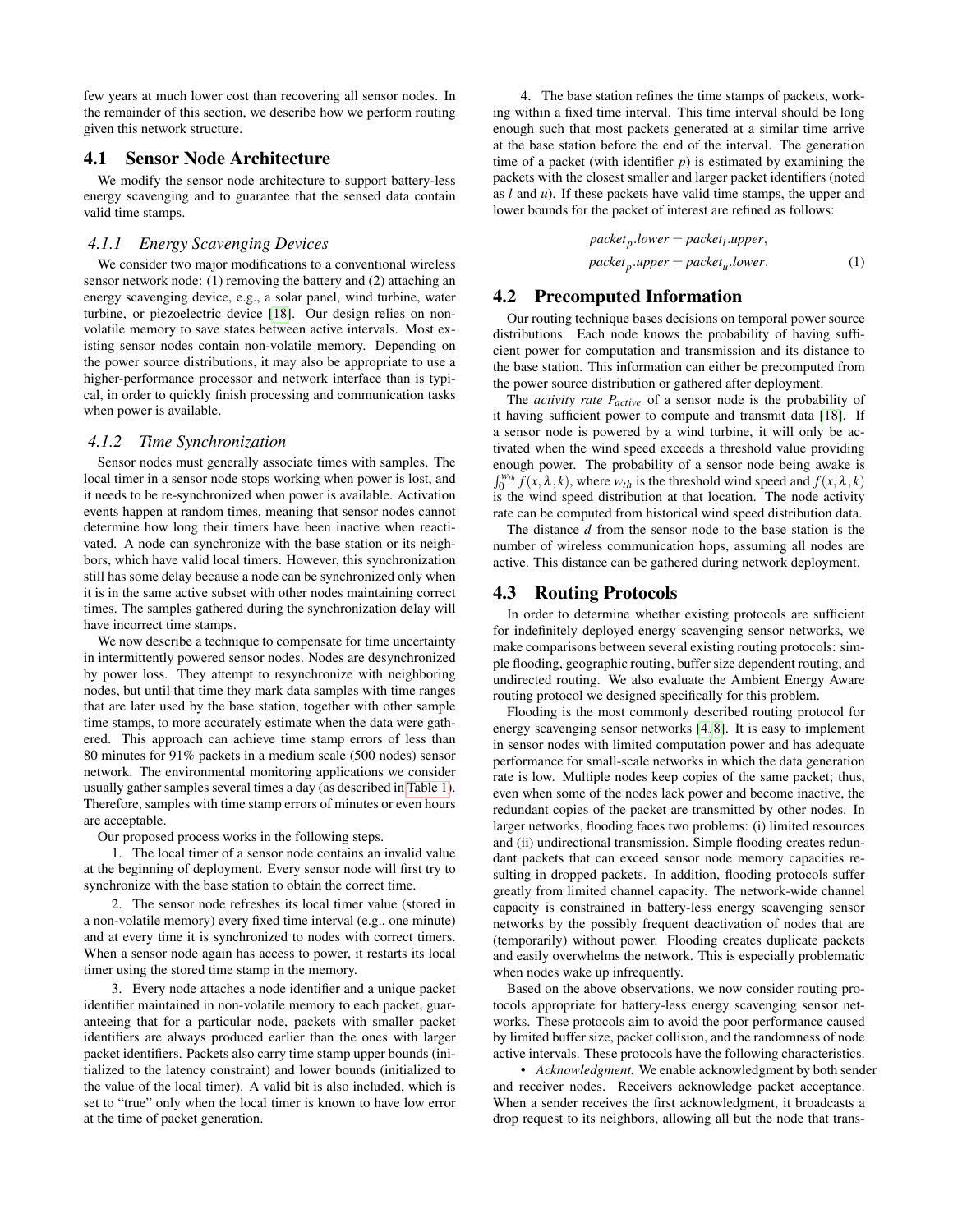mitted the first acknowledgment to drop their copies of the packet. This avoids unnecessarily use of memory and communication resources for duplicate packet copies in multiple nodes, while preserving at least one copy of the packets. The acknowledgment delay described later reduces the probability of acknowledgments collision.

• *Directional transmission.* Packets transmit along the path with the smallest expected latency to reach the base station. When receiving a packet, instead of acknowledging immediately, a receiver use a *ranking function* to delay the acknowledgment. The time delay is set to give priority to nodes with higher probability of successfully reaching the base station. The choice of ranking function is a key design feature. Later in this section, we will discuss the selection of the ranking function in greater detail.

• *Random Back-Off.* Nodes perform random retransmission back-off on packet collisions to avoid future collisions.

Given these starting properties, we consider several candidate routing protocols. Three of the protocols (geographic routing, buffer size dependent routing, and undirected) adapt well-known algorithms to the energy scavenging sensor networks considered in this work.

Geographic routing [\[19\]](#page-9-18). Nodes always accept packets from the neighbors that are geographically further away from the base station. This increases the probability of the packet reaching the base station. The ranking function is  $delay_i = t_{unit} \cdot d_i$ , in which  $delay_i$ is the delay of the *i*th node to acknowledge, *tunit* is a unit time period, and *d<sup>i</sup>* is the number of hops from the *i*th node to the base station, assuming all nodes are active. As mentioned earlier in this section, this distance *d* can easily be gathered during node deployment. One significant drawback of this approach is the likelihood of creating holes in the network: some nodes are geographically closer to the base station, but rarely active. Packets will sometimes be transmitted to these nodes shortly before they become active and then remain trapped for a long time.

Buffer size dependent routing. Nodes accept packets from neighbors with less free space in their message buffers. This avoids buffer overflows, which may result in data loss. The ranking function is  $delay_i = t_{unit} \cdot (b_{max} - b_i)$ , where  $b_{max}$  is the maximum buffer size and  $b_i$  is the remaining size in the node receiving buffer. Unfortunately, this protocol does not consider the importance of transmission directions. Nodes that frequently wake up or are closer to the base station receive more packets. As a result, the ranking function will assign these nodes longer delays, forcing packets to be forwarded to nodes from which packets are less likely to reach the base station.

Undirected protocol [\[19\]](#page-9-18). Nodes are assigned random priorities using ranking function  $delay_i = t_{unit} \cdot random(n_i)$ , where  $random(n_i)$ returns a random number between 1 and *n<sup>i</sup>* , the number of one-hop neighbors of node *i*. This protocol has the benefit of simplicity but is usually inefficient because random prioritization results in slow, indirect paths for many packets.

The final protocol is a novel approach which is specifically designed to overcome challenges in battery-less sensor networks: Ambient Energy Aware protocol. Nodes with the highest probabilities to be (possibly indirectly) connected to the base station

have the highest probabilities of accepting packets from their neighbors. This protocol makes use of the statistical data on power source availability and the node activity rate (as described in [Sec](#page-3-0)[tion 4.2\)](#page-3-0) to compute the ranking function. Our goal is to combine the best attributes from the four protocols described above, while also using available information on the statistical properties of the ambient power source. The ranking function is  $delay_i =$  $t_{unit} \cdot (b_{max} - b_i) \cdot d_i / P_{active,i}$ , where  $b_{max}$  is the maximum buffer

size,  $b_i$  and  $d_i$  are the remaining buffer size and distance from the base station of node *i*, and *Pactive*,*<sup>i</sup>* is the activity rate of node *i*. The drawback of this protocol is its requirement for additional memory on sensor nodes to store power source statistical properties. Fortunately, this is not a problem in practice because the statistical data can be preprocessed and reduced to a single number: the node activity rate.

The most appropriate protocol depends on application characteristics. Therefore, we will compare the existing and new protocols described above under a variety of operating conditions.

# <span id="page-4-0"></span>5. EVALUATION

In this section, we provide evaluation results for the protocols discussed in the previous section. We first evaluate the protocols when used in different sensing applications. Then we determine the sensitivity of protocol quality metrics to variations in application characteristics.

#### <span id="page-4-1"></span>5.1 Experiment setup

Our evaluation considers sensor networks that scavenge energy from wind. To model changes in wind conditions, our simulation takes location-dependent time-varying wind traces as input. However, the raw measured wind speed data for large regions and long duration are not publicly available. Therefore, we generate similar wind traces with statistical properties based on recorded wind speed distributions [\[20\]](#page-9-19). Wind speed traces are then fed into the discrete-event simulator described later in this section.

Our generated wind speed traces have the following properties. First, the trace for each particular location has particular temporal correlation values. Second, traces at different locations have spatial correlation. We can represent the wind speed traces by a group of correlated Weibull random variables. To generate these random variables, we make use of two sources of information: (1) a regional wind speed atlas [\[20\]](#page-9-19) and (2) spatial and temporal correlation models.

The World of Wind Atlases houses a publicly available archive of wind data from many regions around the world [\[20\]](#page-9-19). For a given region, the atlas logs detailed location-specific information about wind patterns. Specifically, for each location on the map, the atlas records the Weibull parameters  $(k, \lambda)$  that describe variation in wind speed at several altitudes. We select the wind atlas of one island in Denmark as the source of wind data, because its wind atlas is representative of many coastal regions in the world.

We use existing wind speed spatial correlation models [\[21–](#page-9-20)[23\]](#page-9-21). The spatial correlation coefficient for wind speed at two different locations is exponentially dependent on the distance between the locations:  $c = \exp(-\frac{d}{d_0})$ , where *d* is the distance between the locations and  $d_0$  is called *correlation distance*. This is the distance at which the correlation between two locations equals  $exp(-1)$ . We model the temporal correlation coefficient as exponentially dependent on elapsed time based on the observations of Archer and Jacobson [\[21\]](#page-9-20).

We use a wind trace duration equal to the maximum tolerable latency for data transmission. In environmental monitoring applications, it is common for the base station to processes or transmit data in a daily or weekly pattern [\[5,](#page-9-4) [24\]](#page-9-22). Some packets will carry incorrect time stamps due to the intermittent power loss of the sensor nodes. Their time stamps will be refined after reaching the base station using the method described in [Section 4,](#page-2-2) with the largest error being the packet transmission latency. Thus, packets arriving at the base station later than one week are likely to have indistinguishable time stamps. They are considered to be invalid. We set our latency constraint to be one week.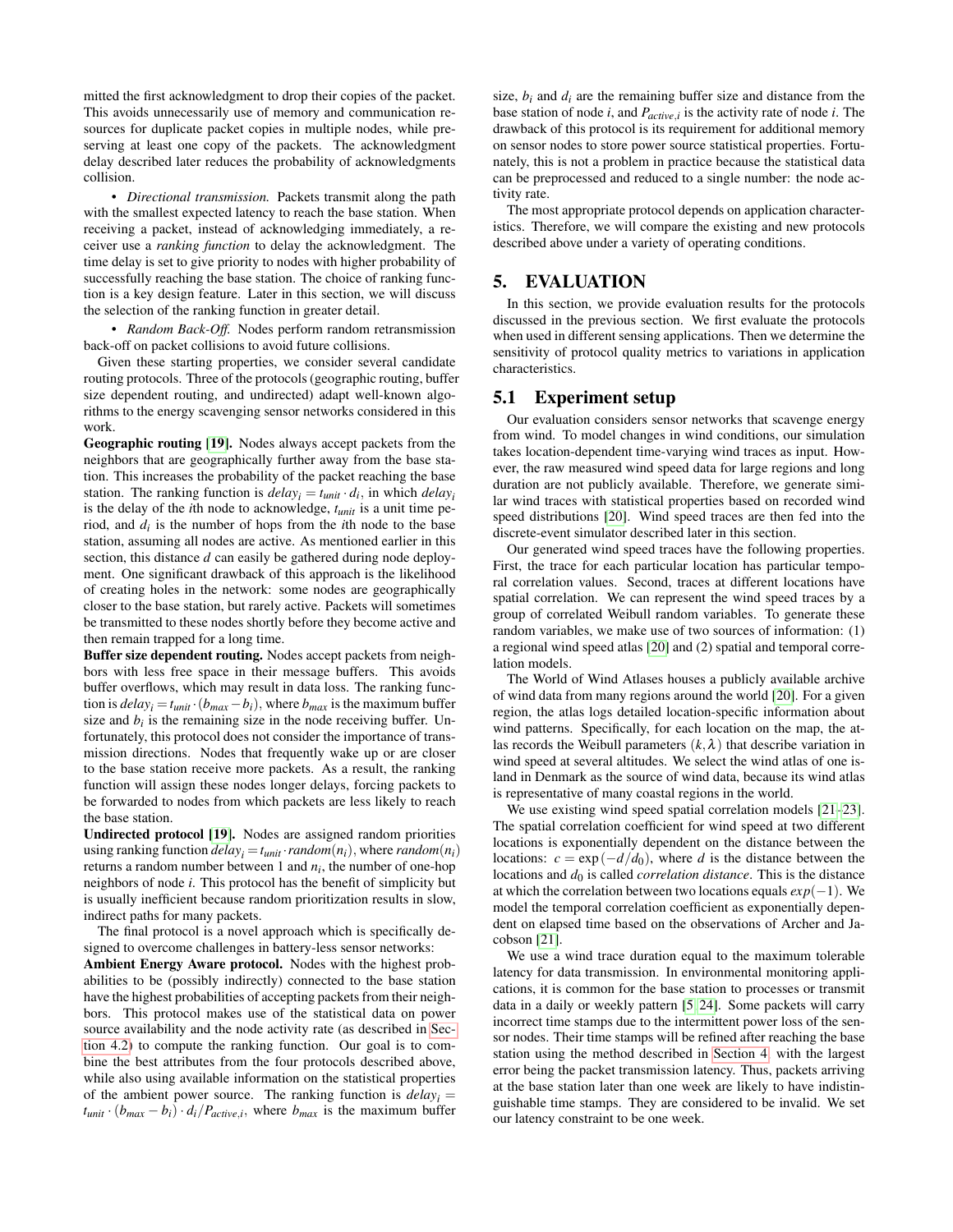We developed a discrete event wireless sensor network simulator in which changes in wind speed are events. We generate wind speed traces based on the parameters described above [\[20,](#page-9-19) [21\]](#page-9-20) and provide them to our simulator. The simulator models the activation and deactivation of sensor nodes when the input wind speeds at the sensor locations change, forming different active subsets. Within each active subset, it simulates the behavior of sensing and data transmission of sensor nodes executing any of the four protocols described in [Section 4.](#page-2-2) The network packet delivery rate, node level channel utilization, and transmission latency are recorded.



<span id="page-5-0"></span>Figure 2: Packet delivery rate comparison for four protocols under different applications.

## 5.2 Application Based Evaluation

Several sensor network applications are suitable for using energy scavenging techniques. [Table 1](#page-6-0) lists these applications and their properties [\[5,](#page-9-4) [24–](#page-9-22)[30\]](#page-9-23). In the context of these applications, we evaluate four protocols that were discussed in [Section 4:](#page-2-2) Ambient Energy Aware routing (*AEA*), geographic routing (*Geo*), buffer size dependent routing (*Buf*), and undirected routing (*Undir*). Our results show that no single protocol is best for all applications.

We consider four wireless sensor network applications from [Ta](#page-6-0)[ble 1](#page-6-0) as our examples for energy scavenging sensor network: habitat monitoring (*habitat*) [\[5\]](#page-9-4), volcano monitoring (*volcano*) [\[24,](#page-9-22)[25\]](#page-9-24), glacier monitoring (*glacsweb*) [\[26\]](#page-9-25), and meteorology and hydrology monitoring (*water*) [\[27\]](#page-9-26). Each application has a set of parameter values that are used in their setup, as described in [Ta](#page-6-0)[ble 1.](#page-6-0) These four applications have distinct parameters. *habitat*, *volcano* are both small- or medium-scale sensor networks (10– 100 nodes evenly distributed in an area with 2 km radius) in which sensor nodes require a moderate amount of ambient power (100– 200 mW), and only perform data sensing several times a day. *water* is a large-scale network (600 nodes) with moderate power requirement. *glacier* is a medium-scale sensor network but requires high power supply to sensor nodes. We first evaluate our protocols on these four applications with fixed parameter values listed in [Table 1.](#page-6-0)

[Figure 2](#page-5-0) shows the time-dependent variation in packet delivery rate throughout the whole network for these four applications. Based on the application constraints described in [Section 5.1,](#page-4-1) we set the maximum tolerable packet transmission latency for all packets to be one week. While some applications (*habitat* and *volcano*) have acceptable delivery rates using simpler routing protocols, others (*water*) require our proposed Ambient Energy Aware Protocol to achieve satisfactory performance (i.e., packet latencies less than a week). For *glacier*, none of the protocols considered achieve the packet delivery rate within the latency constraint.

This difference in performance of different protocols can be briefly explained by reference to the abstract model described in [Section 3.](#page-2-0) First, let us consider the *habitat* and *volcano* applications. They share common properties: small- or medium-scale and medium power requirement. The first property means that there are always sufficient sensor nodes active at the same time. This results in an active subset  $N_i$  that covers a large portion of the network. The second property guarantees that the sensor nodes are likely to have enough memory to store the sensed data without dropping packets. As a result, using simpler approaches such as geographic routing is sufficient. Second, we consider *water*, which has a large-scale sensor network and wider distribution of sensor nodes. This results in a large active subset  $N_i$  that has the potential to overwhelm the network with traffic. It is therefore favorable to transmit packets through nodes that are more likely to be active, rather than concentrating the traffic close to the base station. For this application Ambient Energy Aware routing works best. Third, *glacier* has a high node power consumption requirement. Only very high wind speed can provide enough power to activate a node. The resulting active subset  $N_i$  is a sparse network, making it less likely to cover the whole network for a given latency constraint. As a result, none of the protocols considered have good performance for this application. To improve the situation, one might switch to a more powerful energy scavenging device, e.g., a larger turbine.

## 5.3 Delivery rate for varying parameters

No single protocol is best for all application scenarios. To assist application developers to select the most appropriate protocol, we now show the application-dependent parameter ranges for which each protocol is best suited.

From the example applications described above, we observe several variable parameters, which are subject to changes due to special requirements of the application or user preference. These parameters include: (1) network scale, which is the total number of nodes in the network; (2) sample size, which is the size of data gathered at every sensing event; (3) required power consumption, which is the maximum power required for a sensor node to perform data processing and transmission; and (4) maximum direct transmission range.

We evaluate how each parameter affects selection of a protocol using a series of parameter studies. The parameter studies are conducted by varying parameters one at a time while keeping others constant. We select a set of constant values for these parameters: medium scale network (300 nodes distributed in a  $3 \text{ km} \times 3 \text{ km}$  region), small sample size (16 B), medium required power consumption (100 mW), and transmission range for commonly used nodes (400 m).

The properties of the sensor network influence the selection of protocols. On the one hand, in large-scale sensor networks, the edge of the network is far from the base station, requiring more hops to send packets to the destination. Since the wind speed at each sensor node location varies randomly over time, the probability of transmitting a packet from a distant node to the base station depends on the node activity rate along the transmission path. It will often be best to route through a longer path with higher activity rate, rather than the shortest path. Ambient Energy Aware routing uses knowledge of ambient power source statistical parameters, giving it an advantage over other routing techniques in largescale sensor networks. On the other hand, simpler protocols that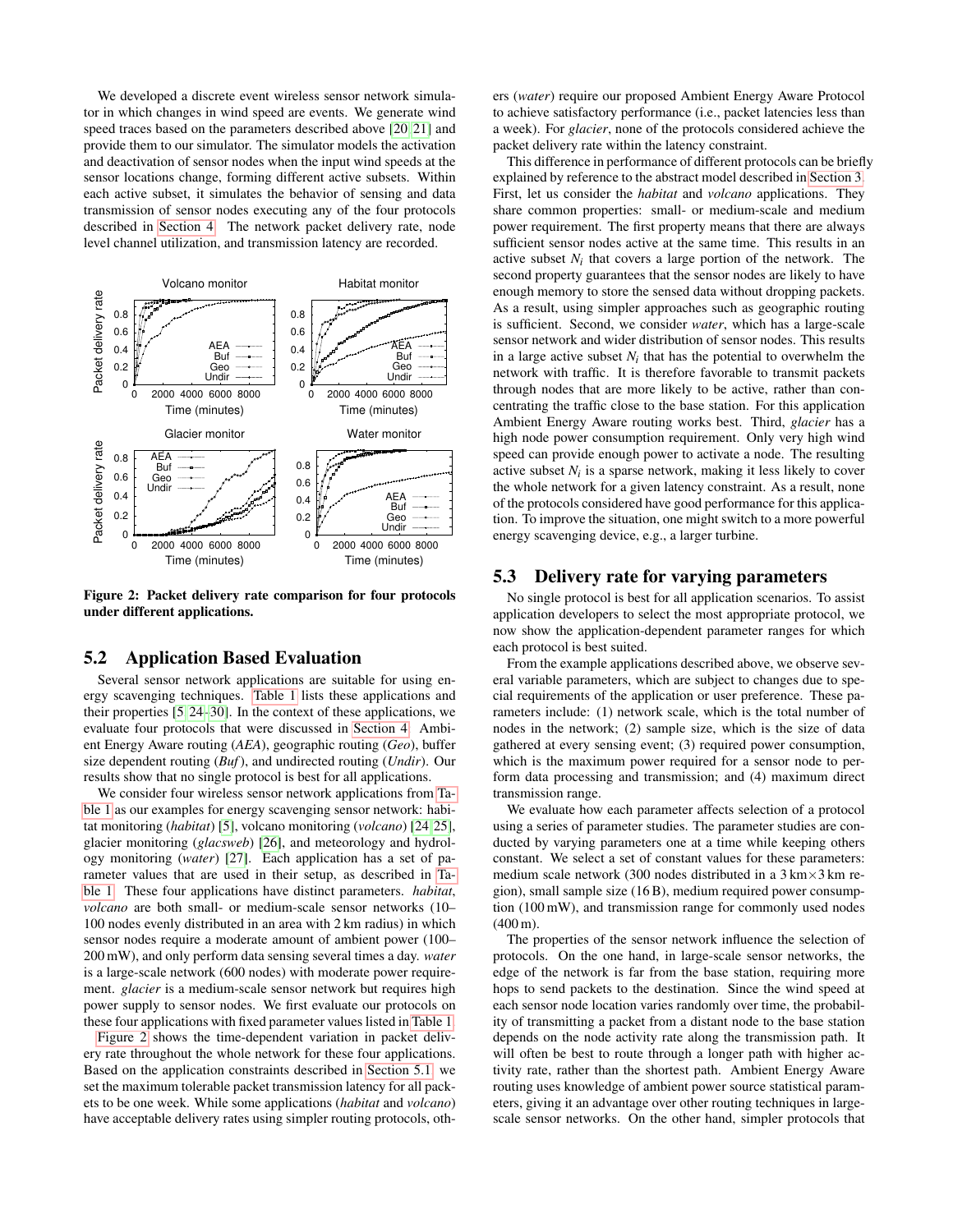| Application    | <b>Sensors</b>         | Energy        | Project | Threshold | Required | Scale | Node                | Trans-      | Sample   | Sample | <b>Buffer</b> |
|----------------|------------------------|---------------|---------|-----------|----------|-------|---------------------|-------------|----------|--------|---------------|
|                |                        | source        | period  | wind      | power    |       | type                | mission     | rate     | size   | size          |
|                |                        |               |         | speed     | (mW)     |       |                     | range $(m)$ |          |        |               |
|                |                        |               |         | (m/s)     |          |       |                     |             |          |        |               |
| <b>CORIE</b>   | conductivity,          | solar         | $1 - 3$ | 9.0       | N/A      | large | N/A                 | N/A         | several  | N/A    | N/A           |
|                | temperature, depth     |               | years   |           |          |       |                     |             | / day    |        |               |
| Pipe network   | <b>MEMS</b> based      | water         | 1 year  | N/A       | N/A      | large | Gopher <sup>1</sup> | $300-$      | 150/sec  | N/A    | $256$ kB or   |
|                | accelerometer          | flow          |         |           |          |       |                     | 32000       |          |        | $16$ GB       |
| habitat        | temperature,           | solar         | 9       | 3.0       | 68       | small | mica2               | 100         | $6$ /day | 2B     | 512 kB        |
|                | humidity, thermopile   | $\alpha$      | months  |           |          |       | mote                |             |          |        |               |
|                |                        | wind          |         |           |          |       |                     |             |          |        |               |
| Volcano        | microphone,            | solar         | 5 years | 4.0       | 100      | small | TMote               | 200-400     | $1 -$    | 128B   | 4MB           |
|                | seismometer            | <sub>or</sub> |         |           |          |       | sky                 |             | 2/day    |        |               |
|                |                        | wind          |         |           |          |       |                     |             |          |        |               |
| Glacsweb       | pressure, temperature, | solar         | 1 year  | 9.0       | 500      | med-  | mica2               | 100         | $6$ /day | 16B    | 512kB         |
|                | orientation, external  |               |         |           |          | ium   | mote                |             |          |        |               |
|                | conductivity, strain   |               |         |           |          |       |                     |             |          |        |               |
| meteorology    | water level and        | water         | 3 years | 4.0       | 100      | large | mica2               | $100 - 200$ | $6$ /day | 16B    | 512 kB        |
| and<br>hydrol- | temperature            | flow          |         |           |          |       | mote                |             |          |        |               |
| ogy            |                        |               |         |           |          |       |                     |             |          |        |               |

<span id="page-6-0"></span>Table 1: Applications And Their Parameters

simply send many redundant messages may be sufficient in smallscale networks.

[Figure 3](#page-6-1) shows transmission latencies for different network scales. When the packet delivery rate requirement is loose, all protocols have similar performance. However, performance differs under stricter packet delivery rate requirements. Geometric routing works well for small- and medium-scale networks, while buffer size dependent routing works well only for large networks. In contrast, Ambient Energy Aware routing works well for small, medium, and large networks.



<span id="page-6-1"></span>Figure 3: Transmission latency comparison of four protocols when network scale changes. Arrows indicate that latency exceeded application latency constraint.

#### *5.3.1 Sample size*

Sample size is the amount of data gathered by a node per sample. The sample size affects how long a sensor node spends sensing and transmitting data. If the data gathering and transmission time is too long, the sensor node will not have enough time for data transmission, reducing the packet transmission rate. We now discuss the effect of sample size on the network latency.

[Figure 4](#page-6-2) shows packet finish time as a function of sample size for the four protocols. The packet delivery rates of all protocols stays almost the same when sample size changes. This is because the sensing time takes up only a small portion of the sensor node active time even for the largest sample size that we consider. We conclude that the sample size for similar applications will not significantly affect the packet transmission latency.



<span id="page-6-2"></span>Figure 4: Transmission latency comparison of four protocols when sample size changes. Arrows indicate that latency exceeded application latency constraint.

#### *5.3.2 Transmission range*

The transmission range of sensor nodes affects routing protocol selection. The larger the transmission range, the more immediate neighbors per sensor node. This is especially important to energy scavenging sensor networks, in which only a subset of neighbors are active at any time.

[Figure 5](#page-7-0) shows the packet delivery rate as a function of node transmission range for the four routing protocols. The transmission range of a sensor node depends on the radio device used in the sensor node, normally ranging from 100 m to 1 km. When the transmission range is large, simple protocols work as well as Ambient Energy Aware routing. When the transmission range is small, there are so few immediate neighbors per sensor node that selection of neighbors during routing is critical. In this case, Ambient Energy Aware routing protocol outperforms existing alternatives. This result holds for all packet delivery rate requirements.

#### *5.3.3 Power requirement*

The power required by a sensor node and an ambient power trace determine when the node will be active. Required power depends on the hardware platform and the software workload. In our example application, ambient power is determined by wind speed. We define the minimum wind speed required by an application as *threshold wind speed*.

The impact of threshold wind speed on packet transmission latency in the sensor network is plotted in [Figure 6.](#page-7-1) When the threshold wind speed is low, all protocols have short packet transmission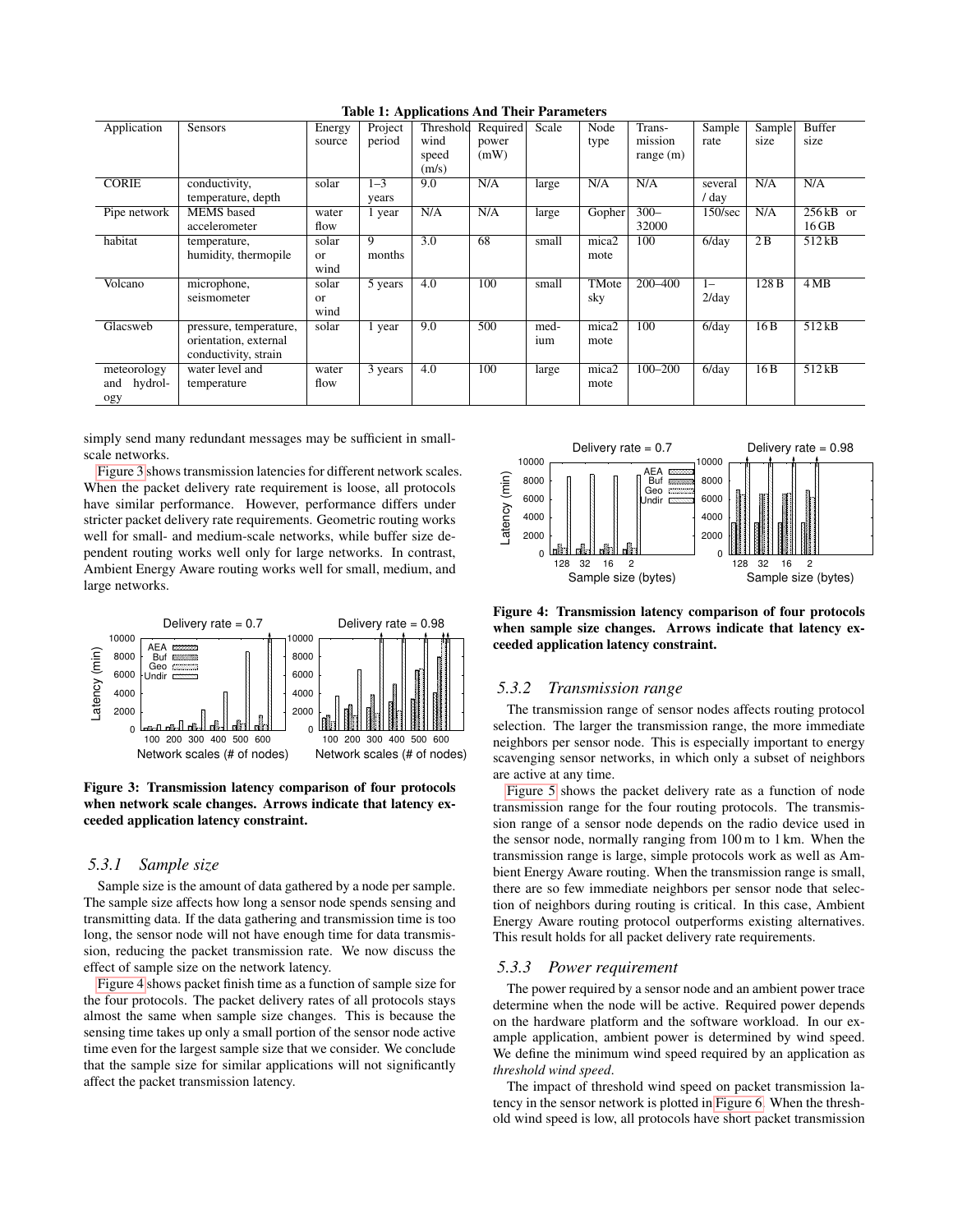

<span id="page-7-0"></span>Figure 5: Transmission latency comparison of four protocols when transmission range changes. Arrows indicate that latency exceeded application latency constraint.

latencies. For high threshold wind speeds, the Ambient Energy Aware protocol is superior. However, when threshold wind speed is very high, no protocol can finish transmitting enough packets during the active time periods to meet application requirements.



<span id="page-7-1"></span>Figure 6: Transmission latency comparison of four protocols when threshold wind speed changes. Arrows indicate that latency exceeded application latency constraint.

## 6. PROTOCOL SELECTION

This section describes the relationship between protocol performance and both channel utilization and per-node packet delivery rate. It then explains a strategy for selecting an appropriate communication protocol.

#### 6.1 Channel Utilization

Channel utilization is an important additional metric for evaluating our proposed protocols. The channel capacity is limited by the activity rates of nodes in an energy scavenging sensor network. We show the channel utilization for every node in a 500 node sensor network using four protocols. Geographic routing has high channel utilization around the base station, and has very low channel utilization at distant nodes. This increases collision rate near the base station, causing packets to be dropped. Ambient Energy Aware routing has less traffic concentrated at the base station [\(Figure 8\)](#page-7-2), reducing the packet drop rate. Buffer size dependent routing and undirected routing have higher average channel utilizations compared to the previous two protocols, and their node-level channel utilization distributions follow the node activity rate [\(Fig](#page-7-3)[ure 7\)](#page-7-3). This is reasonable because nodes with higher activity rates are available more frequently and therefore may receive more packets. Whether or not this natural bias is helpful depends on the distribution of wind speed. If the wind speed is similar in most sensor locations, the natural bias will lead to spatially balanced channel use. Otherwise, channel traffic will concentrate on active nodes, and is likely to increase packet drop rates around those nodes. In this case, Ambient Energy Aware routing helps by distributing the



Figure 7: The node-level activity rate given by the statistical data.

<span id="page-7-3"></span>Node Level Channel Usage − AEA



<span id="page-7-2"></span>Figure 8: The node channel utilization for Ambient Energy Aware routing.

channel capacity among nodes with higher probability in delivering packets to the base station.

## 6.2 Per-Node Packet Delivery Rate

We now consider the *fairness* of the protocols under evaluation, i.e., the variation of packet delivery rates of all nodes in the network. We evaluate the fairness by plotting the location-dependent per-node packet delivery rate across the whole network.

[Figure 9](#page-8-0) shows the per-node packet delivery rate for a mediumscale sensor network. Ambient Energy Aware routing achieves good fairness among nodes, and results in higher average per-node packet delivery rate, while geographic, buffer size dependent, and undirected routing favor nodes that are closer to the base station. This result is consistent with the ranking function used in each protocol. Geographic routing relies on a ranking function that gives higher priority to nodes closer to the base station. Therefore, it is biased toward causing heavy communication on the nodes around the base station. Ambient Energy Aware routing considers the node distance to the base station as well as its activity rate, and therefore has less severe bias on nodes with different distances to the base station, resulting in better fairness.

#### 6.3 Protocol Selection Strategy

Using the results from this section and [Section 5,](#page-4-0) we are able to provide protocol selection strategies for energy scavenging sensor network designers. We first give the conditions under which the four candidate protocols are appropriate. Undirected routing can only work efficiently in small-scale networks, and when ambient power is sufficient to power sensor nodes for most of the time. Buffer size dependent routing works best for small-to-medium size networks and medium transmission ranges. Geographic routing works best for small scale network and large transmission ranges. Ambient Energy Aware routing works well under most conditions,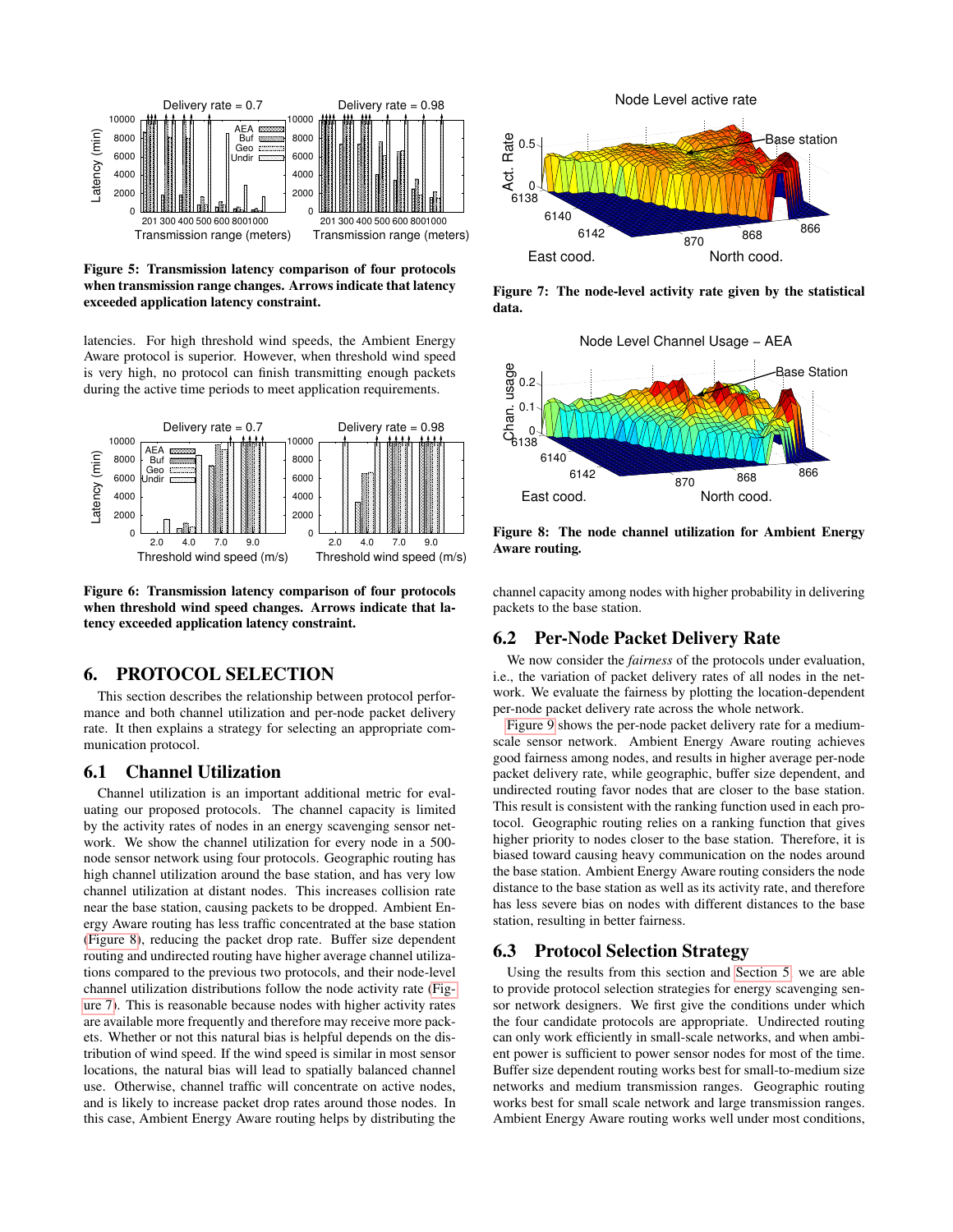

<span id="page-8-0"></span>Figure 9: The node level packet delivery rates using four different routing protocols.

and can out-perform others in large-scale networks, even when ambient power is not sufficient to frequently wake up sensor nodes. It adapts better to extreme conditions than other protocols. Based on these working conditions, we provide the designer with several guidelines.

1. Determine required packet delivery rate and latency. The most appropriate protocol depends on these requirements.

2. Select values for sensitive parameters. The values for these parameters should be determined first, since they are very likely to affect the result. These parameters include network scale and sensor node transmission range. The optimal protocol depends strongly on these parameters. On the one hand, Ambient Energy Aware routing outperforms others under "harsh" conditions: when network scale is large or sensor nodes have small transmission range. In addition, it performs well under looser requirements. Designers should choose this protocol when applications require a large number of sensor nodes, or when they are limited by sensor node communication hardware. On the other hand, in a small-scale network using nodes with long transmission ranges, users can instead use simpler protocols.

3. Select values for less sensitive parameters. These parameters either do not greatly affect packet transmission latency, or always result in the same optimal protocol when their values vary. These parameters include sample size and the maximum power consumption of the sensor node. Users are relatively free to select these parameter values; indeed, to improve the overall performance, we recommend selecting the most favorable parameter values for a given budget. For instance, using a larger energy scavenging device can provide more power to the sensor nodes under the same ambient energy conditions; this then allows users to use more powerful sensor nodes that boost the performance.

#### 7. DISCUSSION AND CAVEATS

In this section, we address some of the simplifying assumptions made during our evaluation and discuss the impact that they might have on our reported results. We believe that our experiments capture the most important features of the environment and sensor network well enough to provide a reasonable evaluation of the routing

protocols. However, our evaluation framework does not consider some secondary effects including long-term wind speed variation and adjusting node activity rates online. We now address these issues and consider combining Ambient Energy Aware Design with more sophisticated protocols.

#### 7.1 Long-term Wind Speed Variation

There can be long-term variations in wind speed distribution, on time scales ranging from three months to half a year [\[21\]](#page-9-20) due to seasonal changes and long-term weather patterns. This means that the wind speed distribution will change multiple times during the lifetime of a long-term deployment. In our previous evaluation, we only use one fixed wind speed distribution at one location. This distribution is used in the ranking function. For a real system deployment, long-term wind speed variation should be considered.

The sensor network design can adapt to this variation by prestoring multiple wind distributions. The variation of wind speed distribution in one location is periodic, repeating yearly. This periodic distribution is usually available from the wind atlas of local government websites [\[20,](#page-9-19) [31\]](#page-9-27). Therefore, even for long-term operations, only a limited number of wind speed distributions need to be stored in the nodes. We can then program nodes with multiple wind speed distributions and corresponding times at which the wind speed distribution changes. Sensor nodes will know to switch to a new activity rate by monitoring time stamps.

## 7.2 Online Adjustment Of Node Activity Rate

Sensor nodes can gather information on their activity rates after deployment. These activity rates are representative of the actual power source condition at the node's location. Therefore, using this value to adjust the pre-stored node activity rates makes them more accurate.

Sensor nodes use timers to gather activity rates. Due to power losses, a node's timer may not record the correct time. It can nonetheless record how long a sensor node has been active. Every time the node has an opportunity to synchronize its timer, it computes its activity rate by dividing the measured node active time by